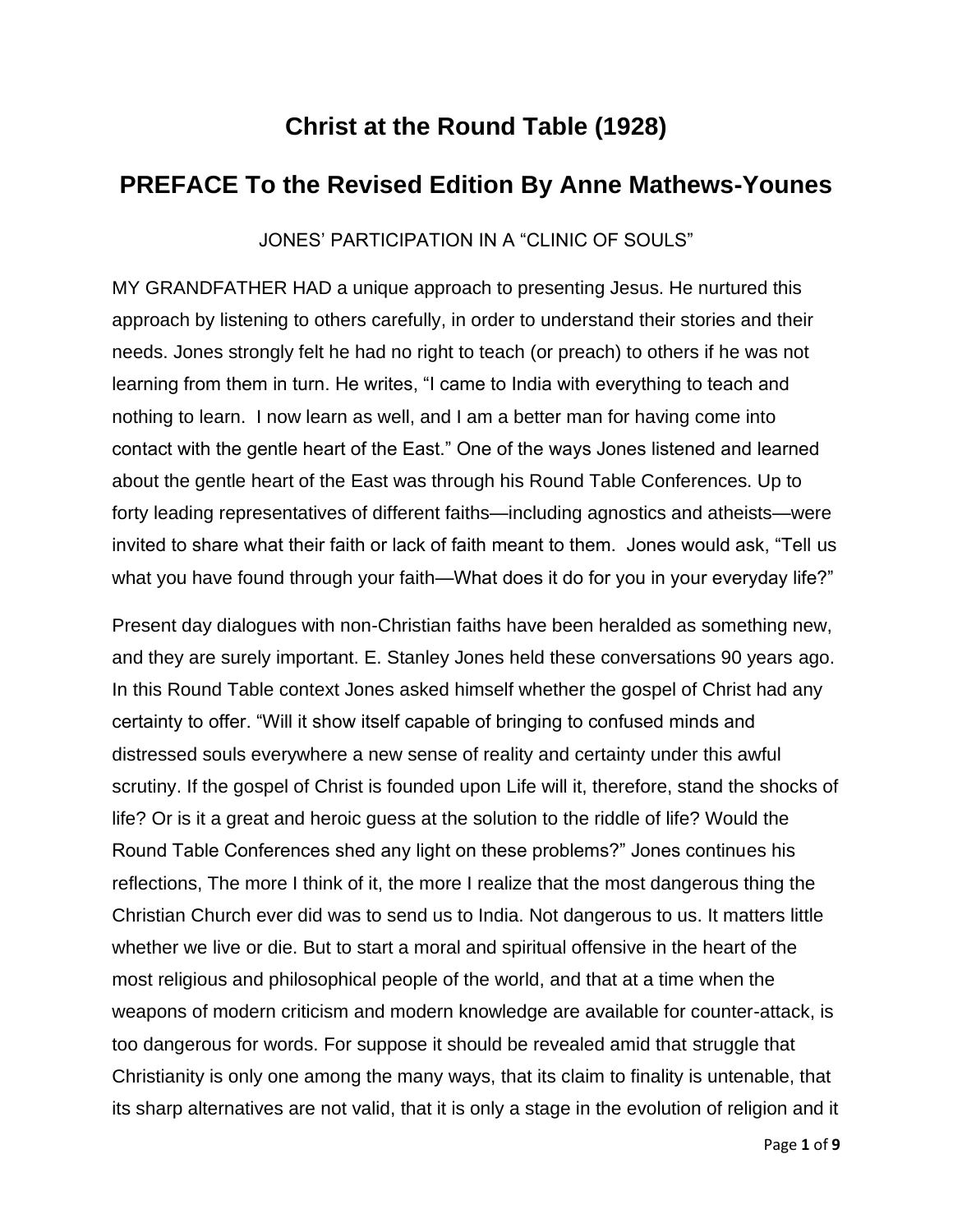will be passed by, the final stage being a sifted amalgam from the whole. What would be the result of this? In looking back at the Round Table approach, I see now how daring and decisive this approach was: Here we were putting our cards on the table and asking the non-Christian world to do the same. Suppose our "hands" with which we were playing the game of life should turn out to be inadequate; and suppose other ways of life should prove more adequate. This was a showdown, and the stakes were high. In every situation the trump card was Jesus Christ. He made the difference. The people who followed him might be spotty and inadequate, but they had hold of the spotless and adequate or better Christ had hold of them! (A Song of Ascents, 239-40).

Jones presciently speaks of the potential for the Round Table approach to address current, internal controversies in the church. The fact cannot be disguised that we as Christians have our internal controversy. It has largely partaken of the method of longdistance dueling. We have shelled each other's positions, or what we thought were the positions, but there has been much smoke and confusion and not a little un-Christian feeling. Why not sit down at Round Tables as Christian men and women and see what religion is meaning to us in experience? We would listen reverently to what the other man and woman would say it was bringing to them, and we would share what it was meaning to us. At the close we might not be agreed, but we would be mutually enriched, and certainly we would be closer to the real issues. And we would be on the right lines of approach in facing these issues and in finding their solutions. Church and lay leaders could prayerfully give the Round Table dialogue the occasion to let the Holy Spirit guide us in listening reverently to our brothers and sisters, and allow us to be enriched by that experience. I am grateful to Dr. Mark Teasdale, Associate Professor of Evangelism at Garrett-Evangelical Theological Seminary for his outstanding introduction to this book. His is the perspective of a 21st century professor, pastor and evangelist. He writes that E. Stanley Jones faced in twentieth-century India very similar challenges to those we face in the United States today, and how his evangelistic approach via the Round Table can be a powerful example for us. Dr. Teasdale affirms: In a world beset by acrimony and divisions, often exacerbated by religious beliefs, Christ is already sitting at the Round Table. He beckons Christians to join him there and to welcome all others who are willing to enter into dialogue. There, as we speak and listen to each other, He will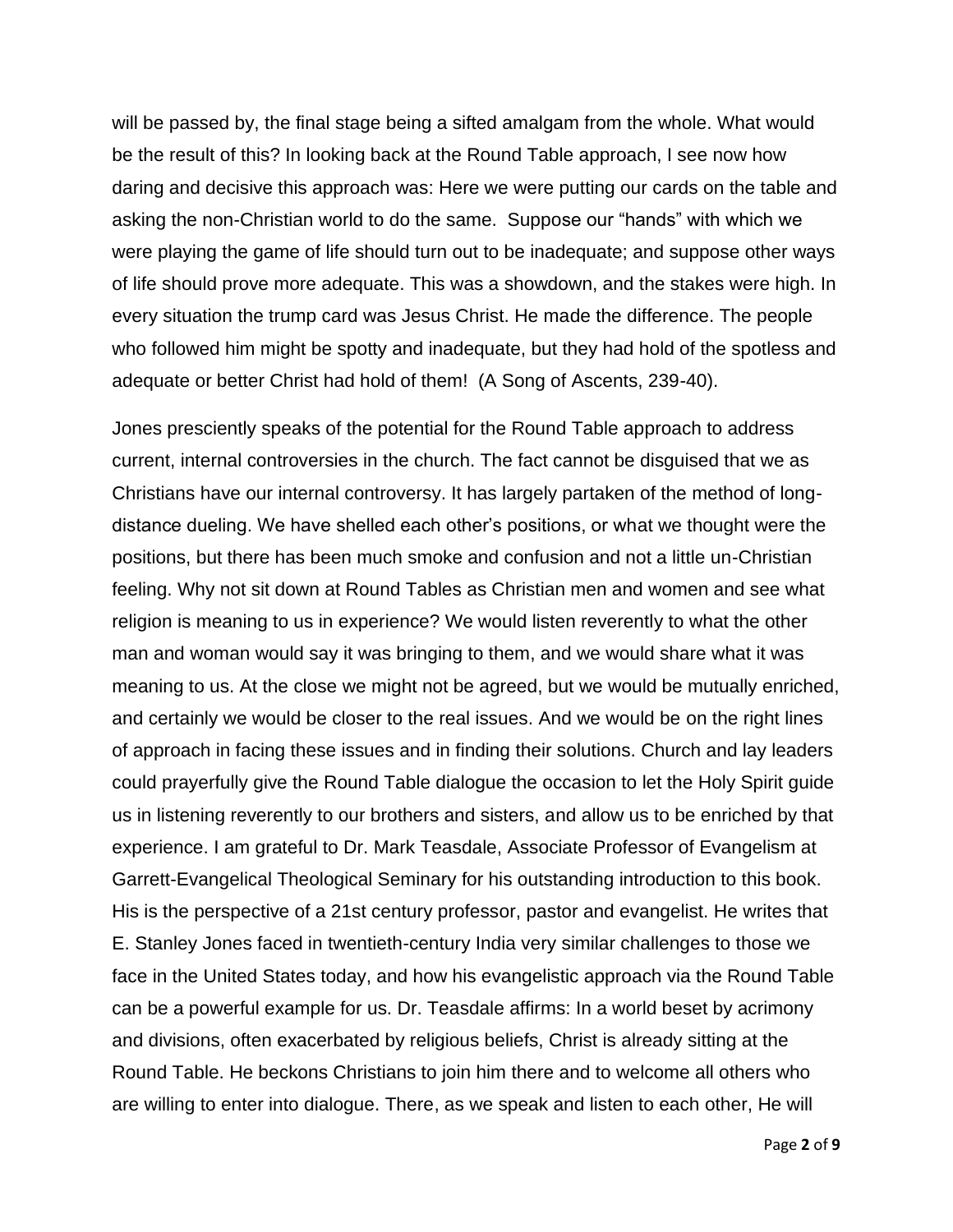make himself known, allow us to know each other more fully, and lead us all into his grace. This book could not have been reprinted without the assistance of the Rev. Shivraj Mahendra, whose publishing, editing, and theological skills were essential to this project's success. I don't know how Shivraj finds the time to move these E. Stanley Jones reprinting projects forward with his customary speed, expertise, and precision. I am deeply grateful to him. Nicholas Younes contributed his considerable editing expertise to ensure that the text is clear and doggedly pursued the needed annotations. Barbara Hubbard brought her years of experience as an English teacher to double and triple check the grammar and punctuation. I am surrounded by gifted people and am truly blessed because of them. I trust that in turn you will be blessed by this book.

ANNE MATHEWS-YOUNES, ED.D., D. MIN. President, The E. Stanley Jones Foundation May 2019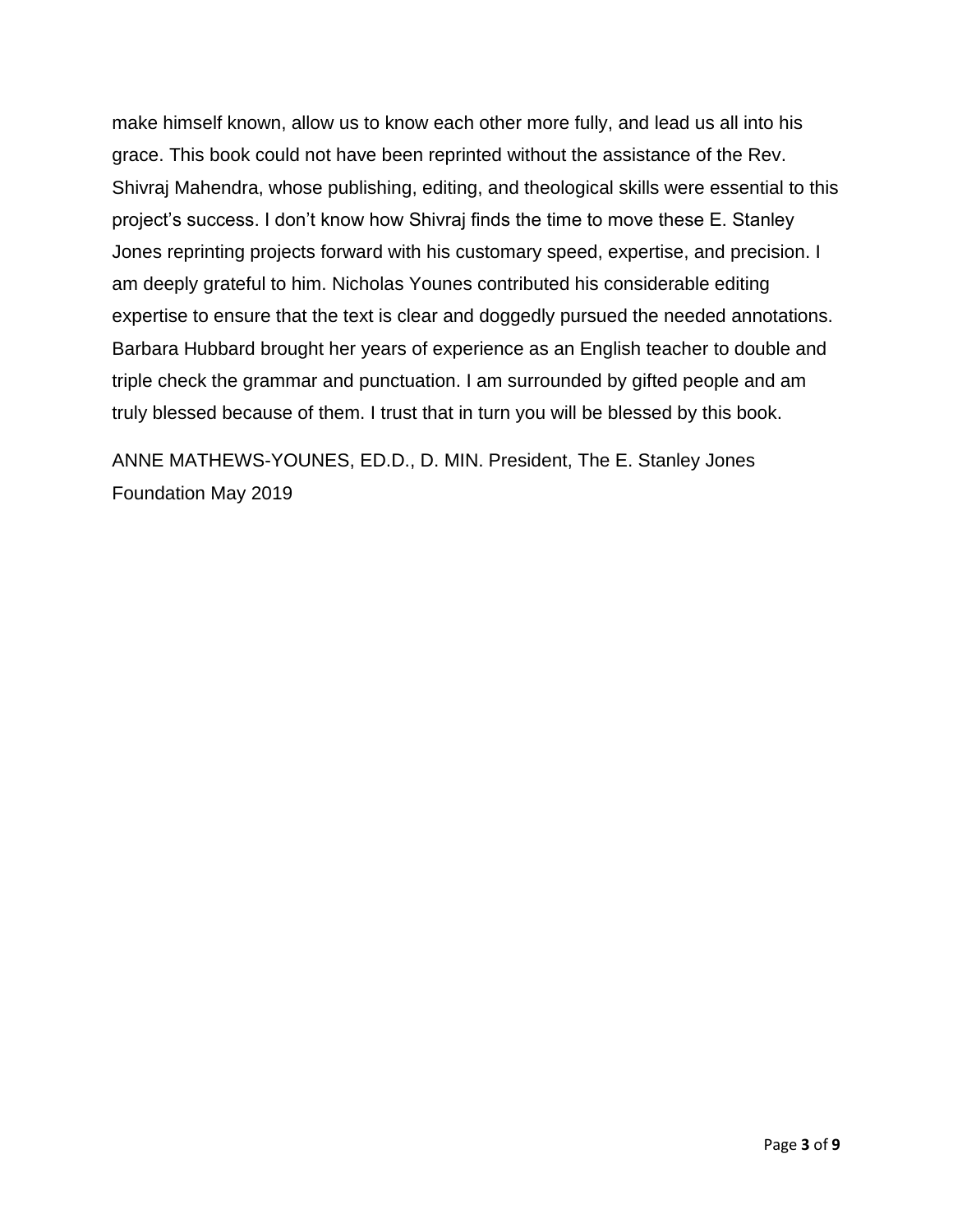## **Christ at the Round Table (1928)**

## **Foreword by Mark R. Teasdale**

WHILE JESUS CHRIST is the same yesterday, today, and forever (Hebrews 13:8), the context in which Christians serve Jesus changes over the years. Every generation brings with it new cultural norms, new ways for people to relate to each other, and new challenges undreamt of by their forebears. As a result, books written to help guide Christian practice have a notoriously short half-life. Their advice, no matter how excellent in their own time, often is insufficient to address what Christians face today. So, these texts are often left behind as historical relics, and new ideas are sought to help Christians with the new struggles they are facing. This is especially true in reference to texts on evangelistic missions. To be effective in evangelism, Christians must articulate the fullness of the gospel in a way that is meaningful to people in their current social and cultural contexts. However, these contexts shift so fast that books hailed as having great insights a few years ago are now considered passé. E. Stanley Jones has bucked this trend. In fact, for a man who was born in the nineteenth century and who did most of his ministry in India during the early-and-mid-twentieth century, his work has become more relevant to Christian missions in the United States as the years have advanced.

The primary reason for this has been the demographic and cultural forces that have moved the American population away from accepting the nominal Christianity that many took for granted through most of the twentieth century. Demographically, American Christians, especially Protestants, have been aging and not replacing themselves in their churches. As a result, between 2003 and 2017 the total percentage of the US population that claimed to be Protestant has dropped from 50 percent to 36 percent, while the total percentage claiming to be Christian of any sort has dropped from 83 percent to 72 percent.1 This shift is not only caused by the natural attrition of older Christians dying without sufficient births in Christian families to offset those deaths. It is also from Americans becoming more comfortable either exiting their Christian faith or never espousing a faith in the first place. The growth of those who claim to be religiously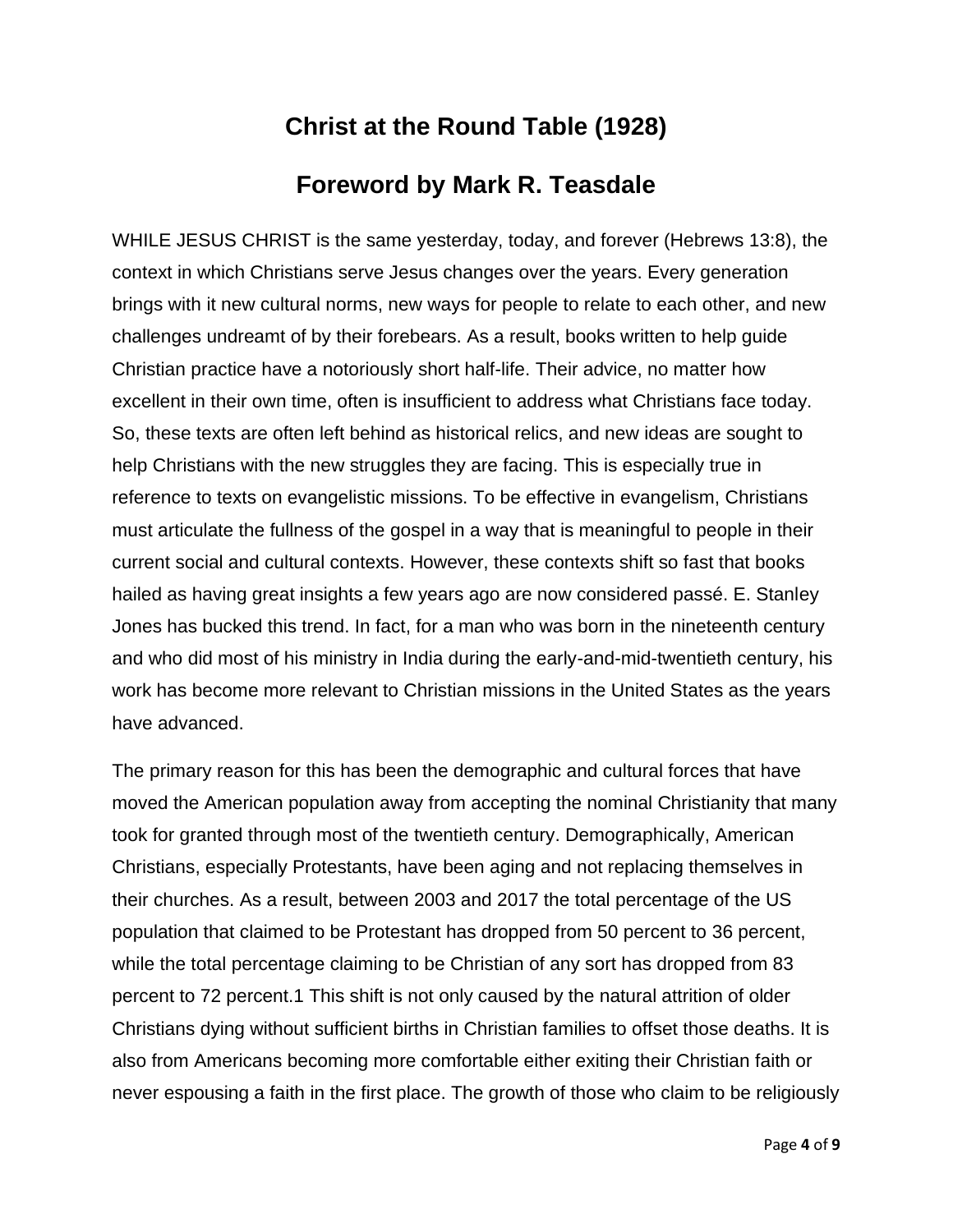unaffiliated in the United States has been meteoric in the first two decades of the twenty-first century, increasing from 12 percent of the population to 21 percent of the population during the same time that Protestantism was declining.2 While Christianity is still the majority faith in the United States, it no longer has a privileged place in the nation. The result of this is that Christians in the United States must take seriously the plurality of religious and non-religious beliefs people hold. To share the gospel in this new context means developing new strategies for evangelism. These strategies must shake off any assumption that Americans are favourably inclined toward Christianity and adopt a posture of humility while still offering the full hope of the gospel.

The need to change how we practice evangelism does not mean we have to abandon it. In a culture that has become unmoored from any specific faith tradition, there is a deep yearning people have for meaning. This means that even the "unchurched" are open to having substantive and respectful conversations about faith, if only Christians would engage them.3 It is at this point that E. Stanley Jones becomes an excellent guide for us through the wisdom he offers in Christ at the Round Table. The situation he faced in twentieth-century India is very similar to what we face in the United States today, and his evangelistic approach through the Round Table becomes a powerful example for us. When Jones served as a missionary in India, he entered a country in which Christians made up a tiny minority of the population. As of 2001, approximately 2 percent of the population of India claimed to be Christian, contrasted to the largest religions, Hinduism at 80 percent of the population and Islam at 13 percent of the population.4 While these numbers are reported from much later than when Jones was in India, they give us a good sense of what he faced. This was an even starker set of statistics than what we face in the United States in the twenty-first century. How would Jones reach people in such a pluralistic setting that had such low cultural credibility for the Christian faith?

During Jones' career, there were two primary approaches missionaries used in their work. At the risk of generalizing, I will call these the monologue approach and the silence approach. The monologue approach sought to win people's hearts and minds to the Christian faith, having that replace their current faith. As the term monologue suggests, this was done largely by the verbal proclamation of the gospel with little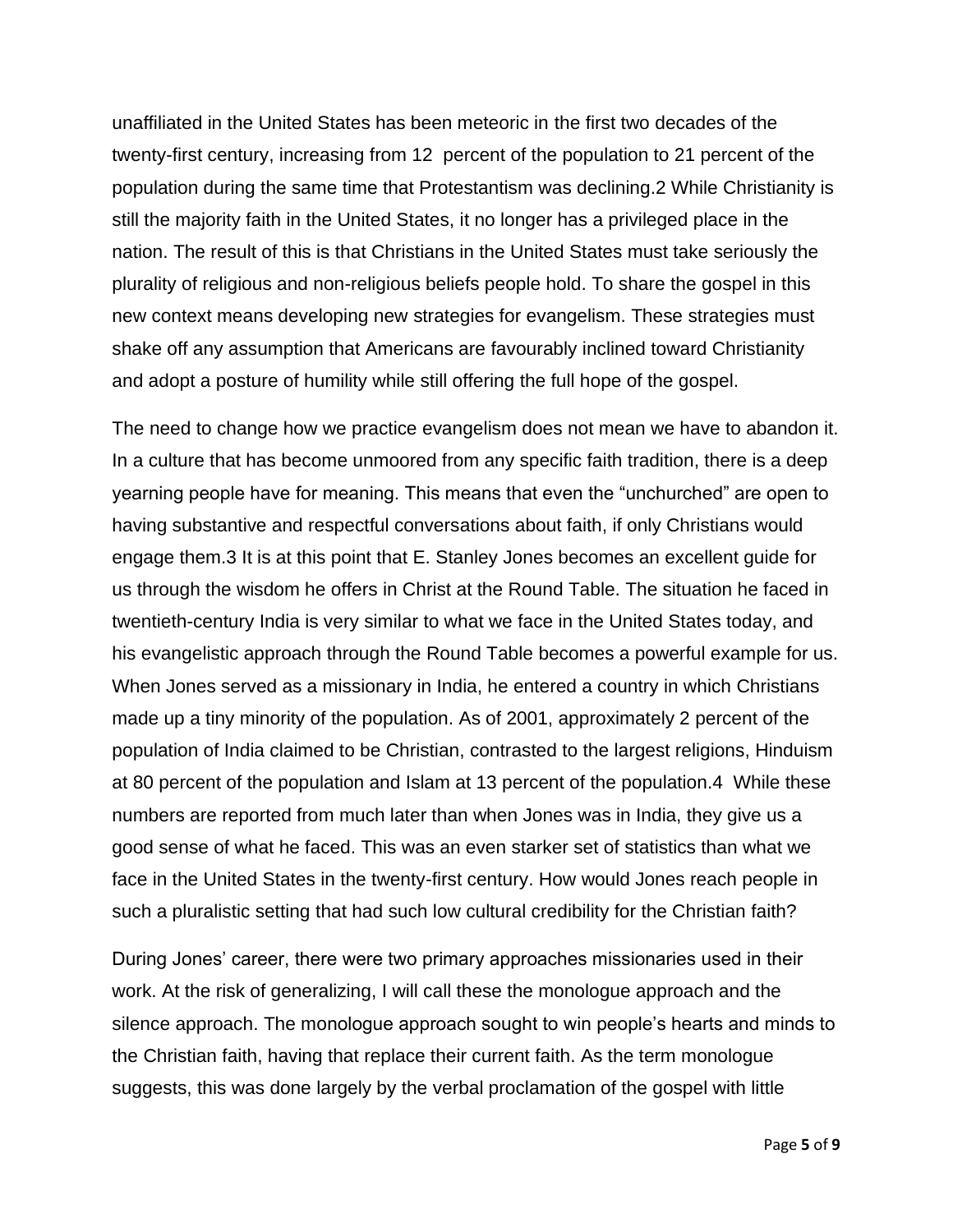opportunity for response from the listener. Jones attempted this initially in his ministry, attending public debates with leaders from other religions in an effort to persuade his listeners that the Christian faith was superior to what they already believed. However, Jones found this unsatisfying and ineffective. It both ignored what was good and right in the beliefs that most Indians already held, and it often required him to defend Western cultural norms alongside of the gospel. He needed something that allowed him to offer greater respect and interaction with the existing religious beliefs in India, demonstrating the power and beauty of Christ apart from the baggage of Western culture. The silence approach was made popular in the book Re-Thinking Missions (published 1932). Written based on the Laymen's Foreign Mission Inquiry that was commissioned to determine the effectiveness of Christian missionary work in the early twentieth century, Re-Thinking Missions recommended that Christian missionaries would be most effective by allying themselves with other religions. Together with the adherents of other religions, they could join in a common effort to throw off the deleterious effects of nonreligious beliefs, especially materialism, secularism, and naturalism. The missionaries would be silent in the sense that they would not speak about Jesus or Christian distinctiveness. They would primarily seek to be part of this broader coalition of religious people, subsuming their message to their common work.

Jones certainly agreed with the pressing need to deal with the problems of non-religious ideologies creeping into the human heart. He also agreed with the need to respect other religions, as seen in his deep friendship with Gandhi and his attendance at Gandhi's ashram. He describes all these things in this book. At the same time, he felt that this approach gave away too much by silencing the invitation for people to follow Jesus Christ. For Jones, Jesus was at the heart of Christian missions, as seen in how Jones pleaded with Gandhi to receive Jesus. Anything less was insufficient. Since he could follow neither of these approaches fully, Jones developed a third approach that combined the best from both and rejected what was problematic. From the first approach, Jones kept the emphasis on inviting people to know Jesus Christ as their Savior and Lord. From the second approach, he took the deep respect he believed was due to the adherents of other religions and the desire to overcome corrosive antireligious forces. What he rejected was the thinking that assumed Christians could only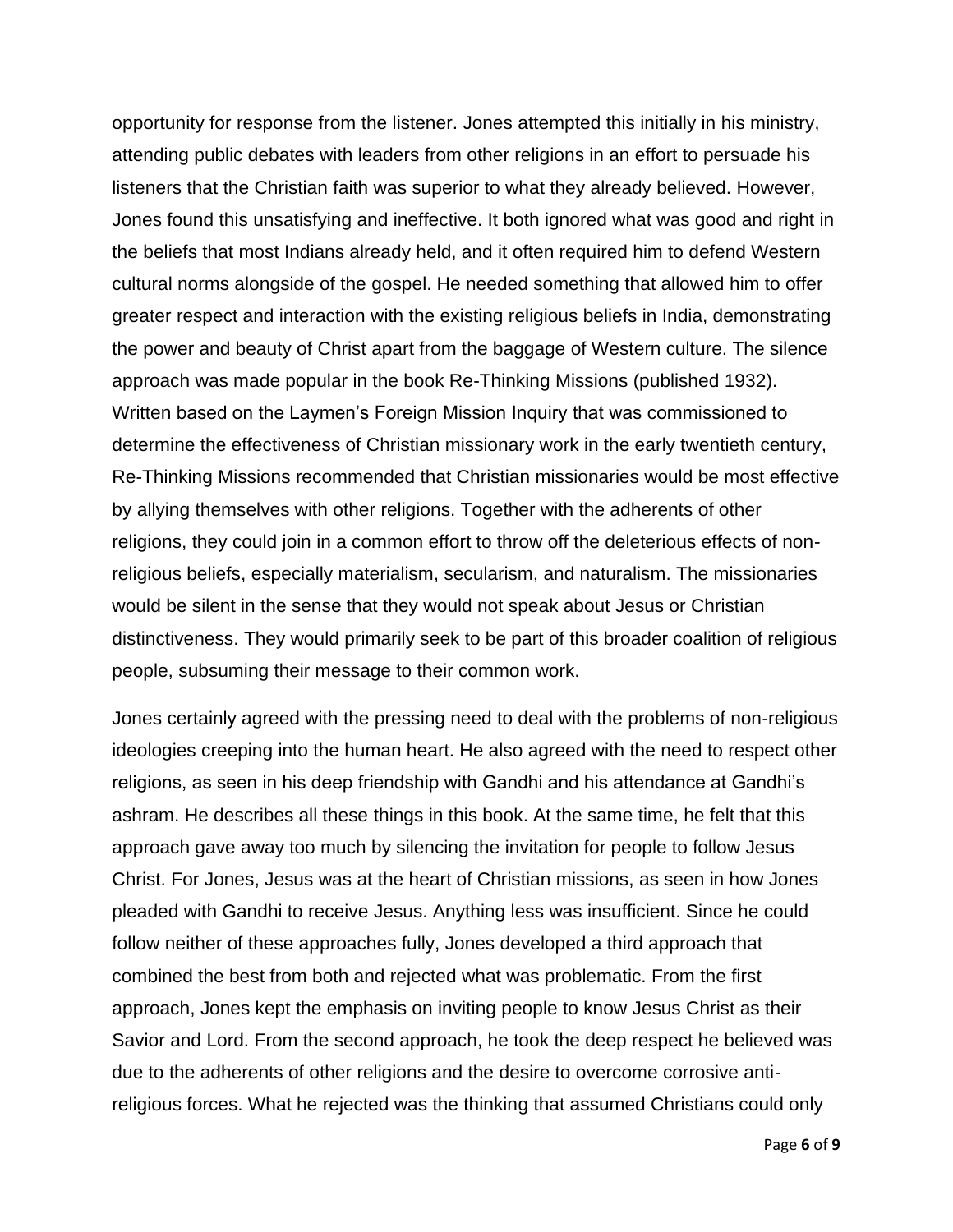choose between 1) a monologue meant to proselytize adherents of other religions into culturally patterned Christian forms or 2) remaining silent on Christian distinctiveness in order to respect other religions and work for a common good. Jones contended that it was possible for Christians to share about Jesus explicitly while respecting other religions through a third approach to missions: dialogue. The Round Table was the ultimate expression of this dialogue. Simply put, the Round Table was a gathering of a small group of people who were adherents of various religions. These people each committed only to speak of how their religious beliefs had guided them in life, avoiding any doctrinal or historical debate. Each person would have the opportunity to speak while the others listened and reflected on what was said.

By creating space for this type of dialogue, Jones provided a unique arena where Christians, Hindus, Muslims, and members of other religions in India could acknowledge one another as fellow human beings seeking truth. In doing this, he also created a situation in which the relative size and cultural support each religion had was unimportant. People at the Round Table heard and spoke to each other as equals who had a common desire for a meaningful life. The Round Table allowed Jones and other Christians to show they honored the adherents of other religions by listening and weighing what they said even as they could speak freely about their Christian faith, especially their personal relationships with Jesus Christ. They could do this without any need to enter into a competition, feeling like they had to outmatch the other participants or argue for a Western version of Christianity. They could simply share their experiences of living as a Christian, even as they heard others share about their experiences of living as followers of other faiths. Jones acknowledged that this was a dangerous way of doing missions, in the sense that it did not have a guaranteed result tied to it. There was always the possibility that the people who shared about their lives under the direction of other religions would be more persuasive, winsome, and powerful than their Christian counterparts. This contrasted with the other approaches to mission that had clear outcomes (i.e., conversions from those who heard the monologue or interfaith partnerships from the silence). As you will read, Jones never entered into a Round Table dialogue without some trepidation because of this. However, he also believed that surrendering human control allowed the Spirit to move in powerful ways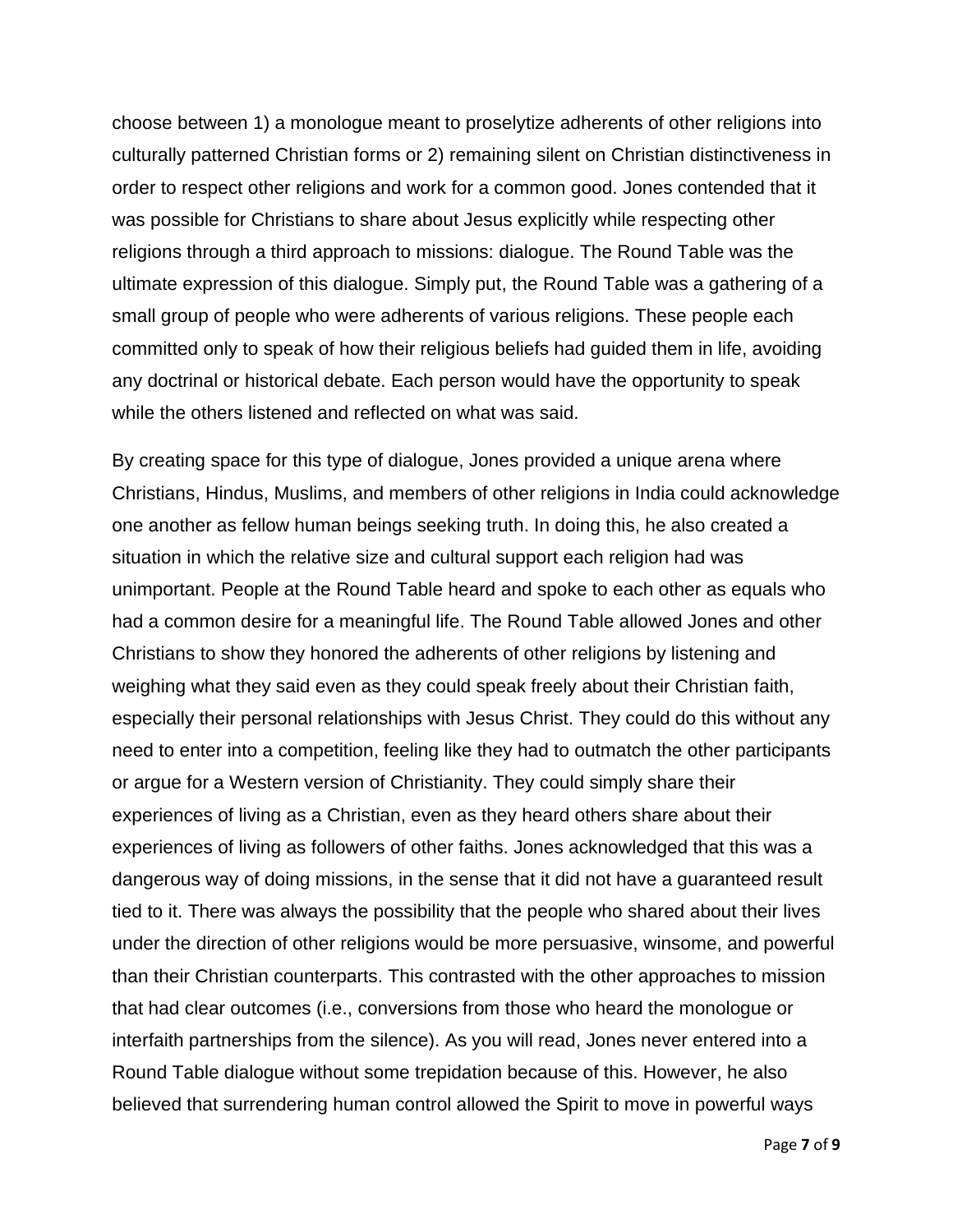among the participants, leading them all to recognize the unique blessing of following Jesus Christ.

This kind of dialogical ingenuity is what we need in the United States in the twenty-first century! In the face of the declining public place for Christianity, we can be tempted by the other approaches to mission, either doubling down in our attempts to proselytize people into particular forms of Christianity or allowing our Christian faith to be subsumed into a broader coalition made up of people of goodwill. Certainly, both these approaches can be seen in action today, often attended by the desire to reclaim the time when Christians held a privileged place in the culture. However, our wiser route would be to learn from what Jones did and take a seat at the Round Table. By surrendering any claim to privilege and equalizing our Christian experience with the experiences of others who come from different religious, and even non-religious traditions, we open the door for several benefits:

1. We bypass the heavy skepticism about evangelism that so many people have whether they are Christians or not. 2. We grow in our Christian faith as we learn to articulate our experiences of following Jesus Christ even as we listen to the experiences of those who profess other faiths. 3. We offer those who are not Christians the opportunity to hear the full message of Jesus Christ without them feeling attacked or belittled because the process of sharing the message at the Round Table is as good as the message itself is. 4. We help develop a larger community of goodwill across religious lines, as we listen to one another and work toward the common desire to live into what is good, true, and beautiful. 5. We have the opportunity to see God appear in power and grace to accomplish great things in the lives of everyone involved, all in the name of Jesus Christ.

As can be seen from this list, when practiced well Round Table evangelism offers all the possible benefits of both the monologue and silence approaches. People are invited to follow Jesus, communities working for the common good are formed, and all of this is done even as Christians speak boldly about their experiences of Christ, listen humbly to what others say about their beliefs, and see the power of God break forth. In a world beset by acrimony and divisions, often exacerbated by religious beliefs, Christ is already